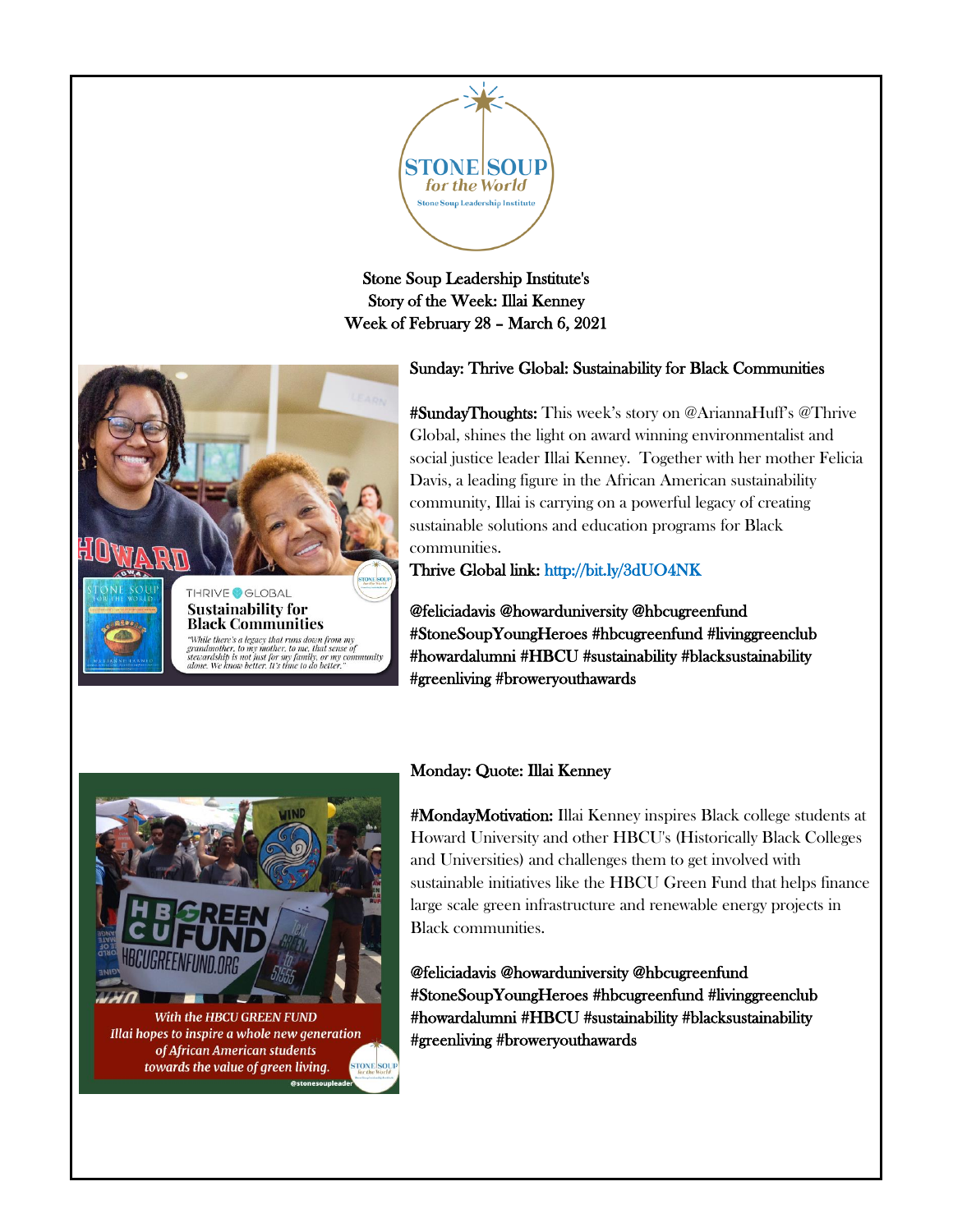## Tuesday: Hero Report: Illai Kenney, HBCU Green Fund



Illai Kenney **HBCU** Green Fund Washington D.C.



Be inspired by this short video featuring Illai Kenney who shares her journey from age 12 when she co-founded Georgia Kids Against Pollution to encourage governments, businesses, and adults to protect the planet from ruin. Now as Howard University alumni, working with Howard's Office of Sustainability, Illai spearheads projects that envision large-scale and long-term sustainability programs and educational support for HBCU campuses.

YouTube link: <https://youtu.be/hs4msi67cRI>

@feliciadavis @howarduniversity @hbcugreenfund #StoneSoupYoungHeroes [#hbcugreenfund](https://www.instagram.com/explore/tags/hbcugreenfund/) [#livinggreenclub](https://www.instagram.com/explore/tags/livinggreenclub%E2%99%BB%EF%B8%8F/)  [#howardalumni](https://www.instagram.com/explore/tags/howardalumni/) [#HBCU #](https://www.instagram.com/explore/tags/hbcu/)sustainability [#blacksustainability](https://www.instagram.com/explore/tags/blacksustainability/) #greenliving [#broweryouthawards](https://www.instagram.com/explore/tags/broweryouthawards/) 

## Wednesday: Honor Roll: HBCU Green Fund

#CalltoAction: Illa Kenney's goal is to raise \$1 Billion for The HBCU Green Fund to finance large-scale green infrastructure and renewable energy campus projects at HBCU's (Historically Black Colleges and Universities).

Join the movement to make HBCUs sustainable:

## [www.hbcugreenfund.org](http://www.hbcugreenfund.org/)

@feliciadavis @howarduniversity @hbcugreenfund #StoneSoupYoungHeroes [#hbcugreenfund](https://www.instagram.com/explore/tags/hbcugreenfund/) [#livinggreenclub](https://www.instagram.com/explore/tags/livinggreenclub%E2%99%BB%EF%B8%8F/)  [#HBCU](https://www.instagram.com/explore/tags/hbcu/) #sustainability [#blacksustainability](https://www.instagram.com/explore/tags/blacksustainability/) #greenliving



## Wednesday: Illai Kenney's Press: Her Voice, Her Vision

Illai Kenney, award winning environmentalist and social justice leader, uses her voice to share her vision for moving toward a sustainable future. Illai was one of the very first (and only young) people to write a published article for the Huffington Post. Her articles are featured in leading environmental and literary publications.

@huffpost @nrdc\_org @GCSEglobal @earthislandjournal #StoneSoupYoungHeroes #environmentaljustice #sustainability [#blacksustainability](https://www.instagram.com/explore/tags/blacksustainability/) #greenliving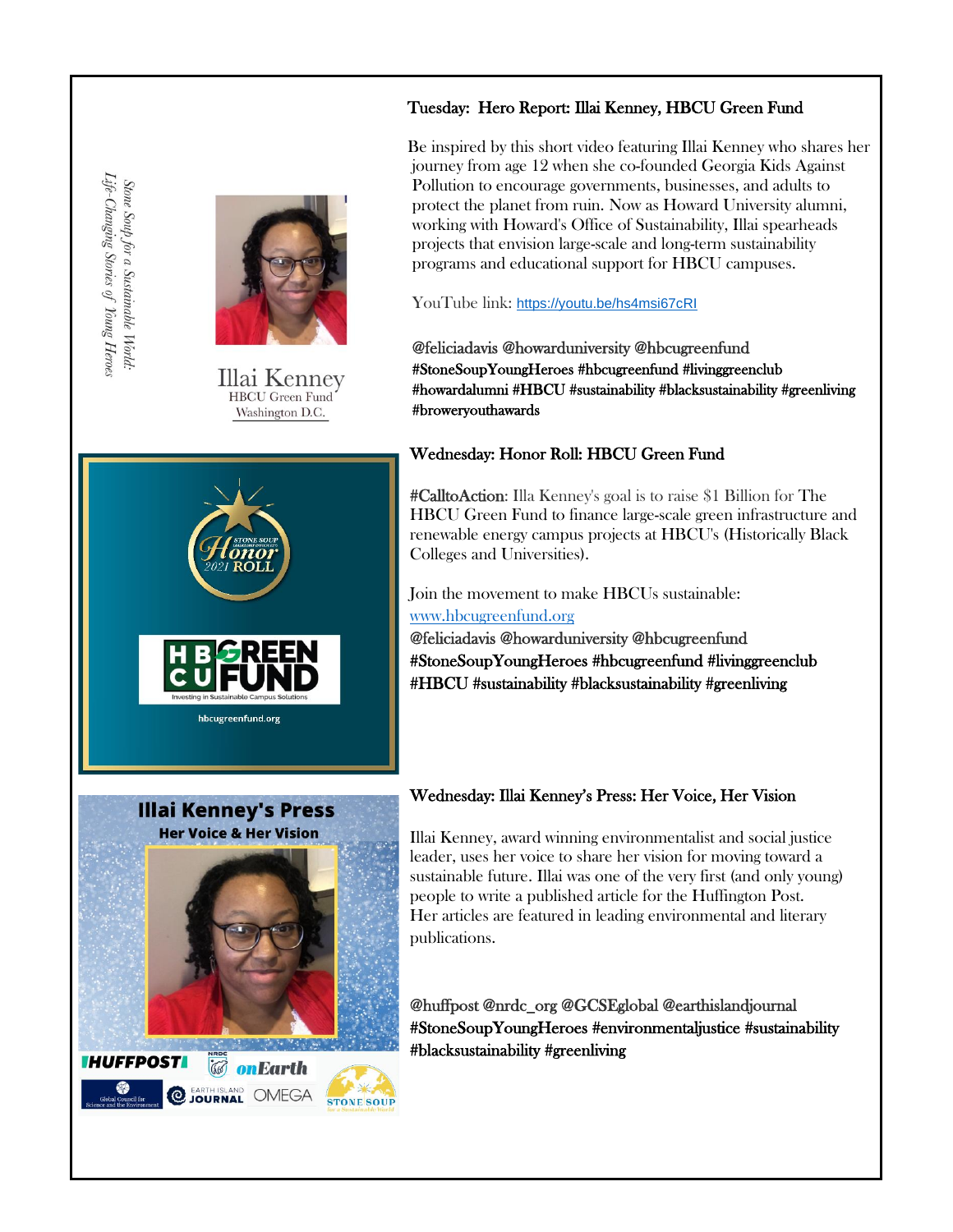

Support young people on the front lines of climate change social, economic, environmental justice to engage millions of people to rebuild the planet. https://bit.ly/3p0yCBM

## Thursday: Young Heroes Fund

Be inspired by this short video of Black youth leaders: Illai Kenney, Destiny Hodges, Jerome Foster II, Feliza Fenty, Benita Davis, and Shilpa Jain- all featured in our forthcoming book, Stone Soup for a Sustainable World: Life-Changing Stories of Young Heroes. Demi Weitz, Tiara Ganegama and Sam Jacobs invite you to contribute to the Young Heroes Fund to provide them with mentors, partnerships, and financial support to scale their sustainability projects and organizations.

#### <https://youtu.be/0unLf3FsFK0>

Illai Kenney, HBCU Green Fund @HBCUGreenFund Destiny Hodges, Generation Green @Generation\_Green Jerome Foster II, One Million of Us @OneMillionOfUs Feliza Fenty, Virgin Gorda Youth Leadership Initiative Benita Davis, Policy Forum Guyana @PolicyForumGuyana Shilpa Jain, Yes! @ yeschangemakers Tiara Ganegama, Youth Force, Sri Lanka @YouthForce\_2019

Please join us in support of the work their work for climate, social, and economic justice. Your support makes all the difference! #StoneSoupYoungHeroes #sustainability [#YouthForceSriLanka](https://www.instagram.com/explore/tags/youthforcesrilanka/)  [#hbcugreenfund](https://www.instagram.com/explore/tags/hbcugreenfund/) #environmentaljustice #blackenvironmentalist [#OneMillionOfUs](https://www.instagram.com/explore/tags/onemillionofus/) #impactsofpollution

## Friday: Sustainability for Black Communities

#FridayReads Read the inspiring story of Illai Kenney whose hero journey started when she was 12 years old and experienced how Black and Brown communities had become toxic waste dumps for polluting companies in Atlanta. This awakening set her on a path to demand the city and state's leaders to improve healthy living standards and increase sustainability practices, especially for communities of color.

## Thrive Global Link: [http://bit.ly/3dUO4NK](https://t.co/9bXSVX0vkN?amp=1)

@feliciadavis @howarduniversity @hbcugreenfund #StoneSoupYoungHeroes [#hbcugreenfund](https://www.instagram.com/explore/tags/hbcugreenfund/) [#livinggreenclub](https://www.instagram.com/explore/tags/livinggreenclub%E2%99%BB%EF%B8%8F/)  [#howardalumni](https://www.instagram.com/explore/tags/howardalumni/) [#HBCU](https://www.instagram.com/explore/tags/hbcu/) #sustainability [#blacksustainability](https://www.instagram.com/explore/tags/blacksustainability/)  #greenliving [#broweryouthawards](https://www.instagram.com/explore/tags/broweryouthawards/) #environmentaljustice



#### SUSTAINABILITY FOR BLACK COMMUNITIES Illai Kenney<br>Georgia/Washington D.C.

Illai Kenney understood that marginalized communities<br>like hers will be the communities most negatively impacted by issues like global warming and climate change. And<br>as a kid, she felt like she didn't have a say. "We are the<br>ones who are going to be most impacted by the decisions being made. But what recourse do we have? We can't vote. We can't lobby. It was a daunting realization to come to." That the planet, and her right to a healthy, sustainable future, could be being ruined because of the deexistent culture, contained disconnected from her own, was<br>disempowering. So in 2003, at age 12, she decided to<br>form the nonprofit Georgia Kids Against Pollution, to do something about it. This journey towards a more sustainable world culminated with the founding of the HBCU Green fund – a fund which supports projects that reduce Store and Water usage on Historically Black Colleges<br>and Universities.<br>Stone Soup for a Sustainable World: Life-Changing Stories of Young Heroes